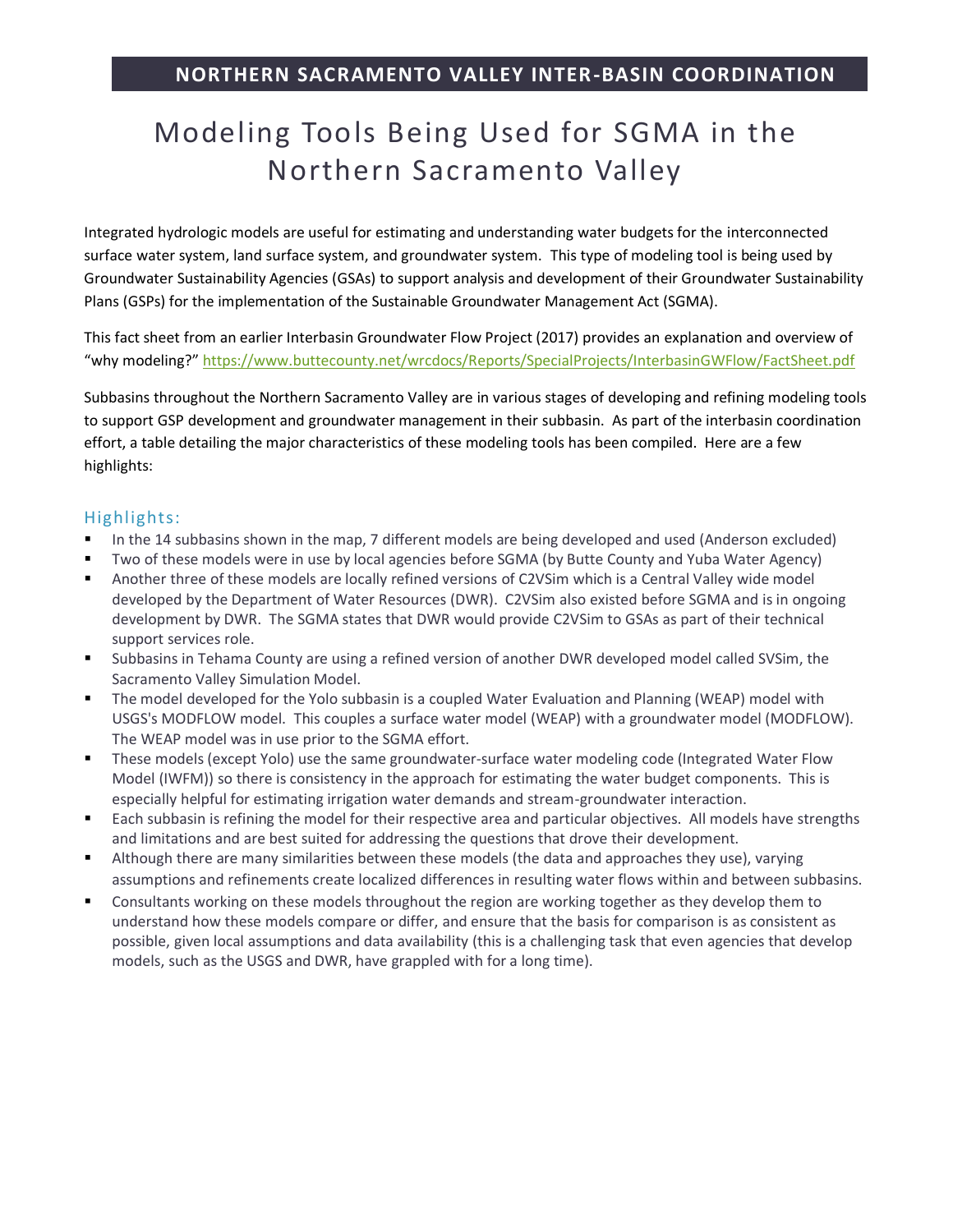## **NORTHERN SACRAMENTO VALLEY INTER-BASIN COORDINATION**